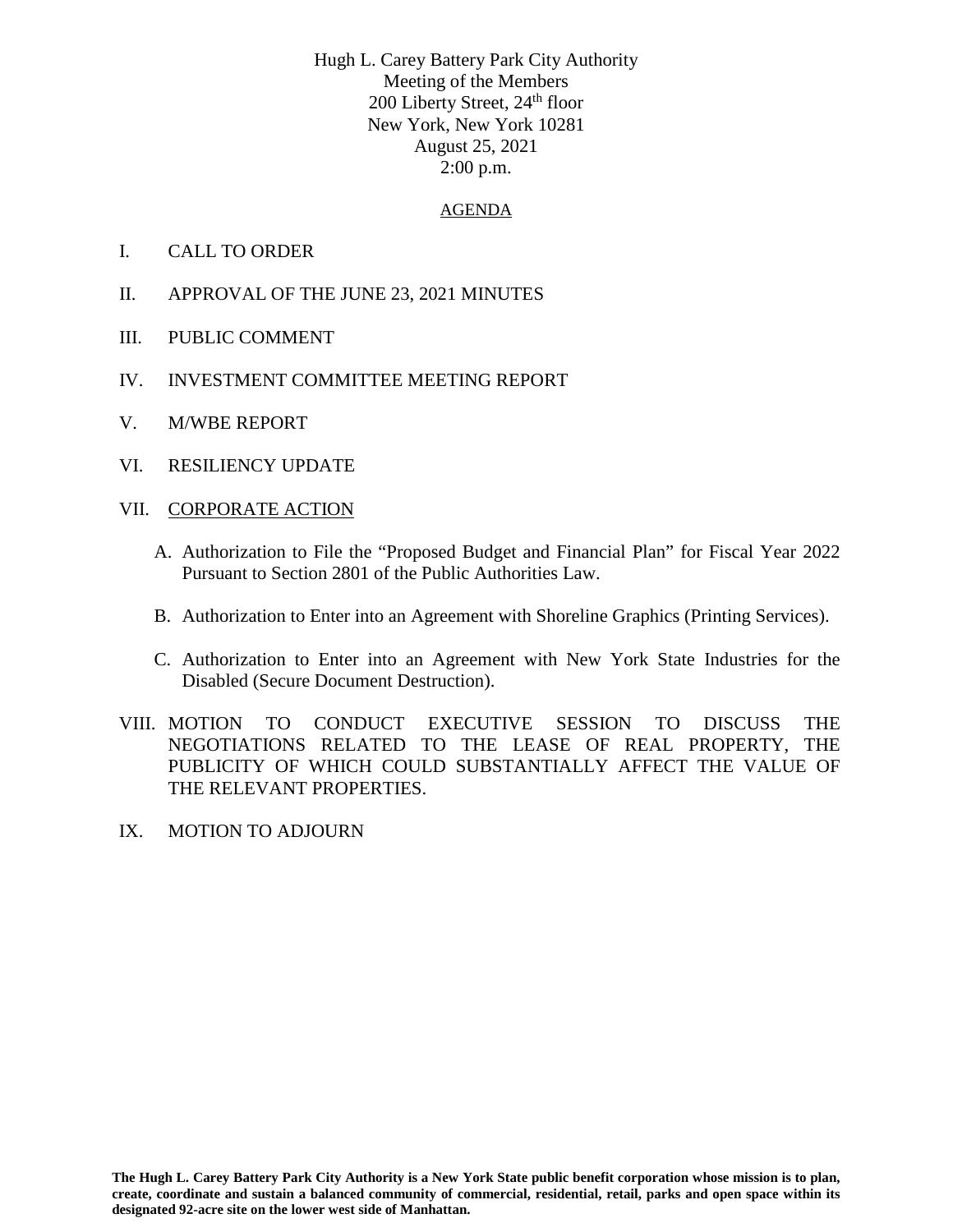## **AUTHORIZATION TO FILE THE "PROPOSED BUDGET AND FINANCIAL PLAN" FOR FISCAL YEAR 2022 PURSUANT TO SECTION 2801 OF THE PUBLIC AUTHORITIES LAW**

BE IT RESOLVED, that in accordance with the materials presented to this meeting, the President & Chief Executive Officer (the "President") of the Authority, or her/his designees be, and each of them hereby is, authorized and empowered to file the "Proposed Budget and Financial Plan" for fiscal year 2022 pursuant to Section 2801 of the Public Authorities Law.

RESOLVED, that the President of the Authority, or her/his designee be, and each of them hereby is, authorized and empowered to execute all such other and further documents and take all such other and further actions as may be necessary, desirable or appropriate in connection with the transaction contemplated in the foregoing resolution, and any such execution of documents and any other further actions heretofore taken are hereby ratified and any actions hereafter taken are confirmed and approved.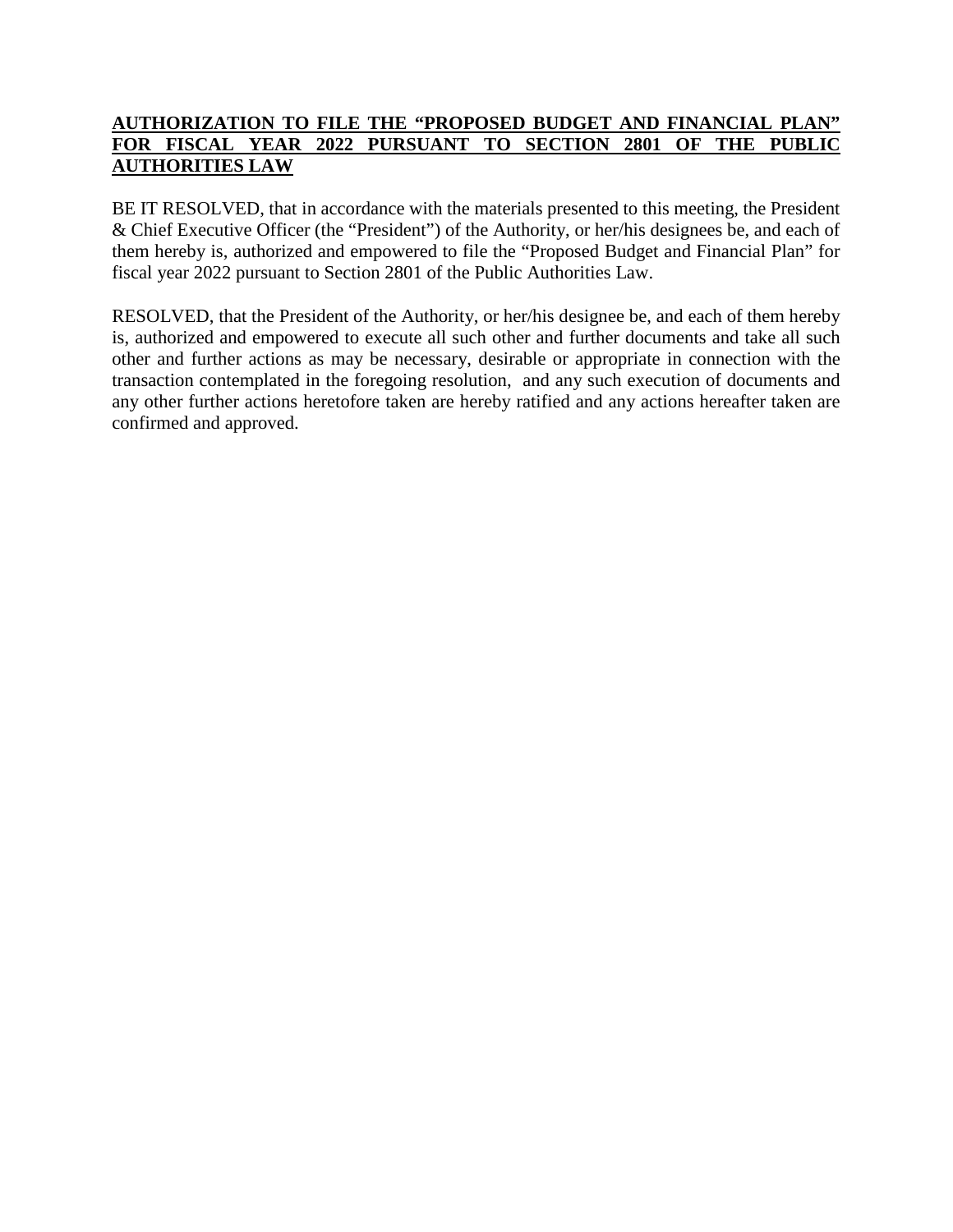## **AUTHORIZATION TO ENTER INTO AN AGREEMENT WITH SHORELINE GRAPHICS FOR COMPREHENSIVE PRINTING, MAILING AND SHIPPING SERVICES**

BE IT RESOLVED that in accordance with the materials presented to this meeting, the President and Chief Executive Officer of the Hugh L. Carey Battery Park City Authority (the "President") or her/his designee(s) be, and each of them hereby is, authorized and empowered to enter into an agreement with Shoreline Graphics to provide comprehensive printing, mailing, and shipping services for a period of three years for a not-to-exceed amount of \$150,000.00, and be it further

RESOLVED, that the President or her/his designee(s) be, and each of them hereby is, authorized and empowered to execute and deliver the agreement on behalf of the Hugh L. Carey Battery Park City Authority, subject to such changes as the officer or officers shall, with the advice of counsel, approve as necessary and appropriate and in the best interests of the Authority, such approval to be conclusively evidenced by the execution and delivery of the contract; and be it further

RESOLVED, that the President or her/his designee(s) be, and each of them hereby is, authorized and empowered to execute all such other and further documents and to take all such other and further actions as may be necessary, desirable or appropriate in connection with the transactions contemplated in the foregoing resolutions, and any such execution of documents and any other further actions heretofore taken are hereby ratified and any actions hereafter taken are confirmed and approved.